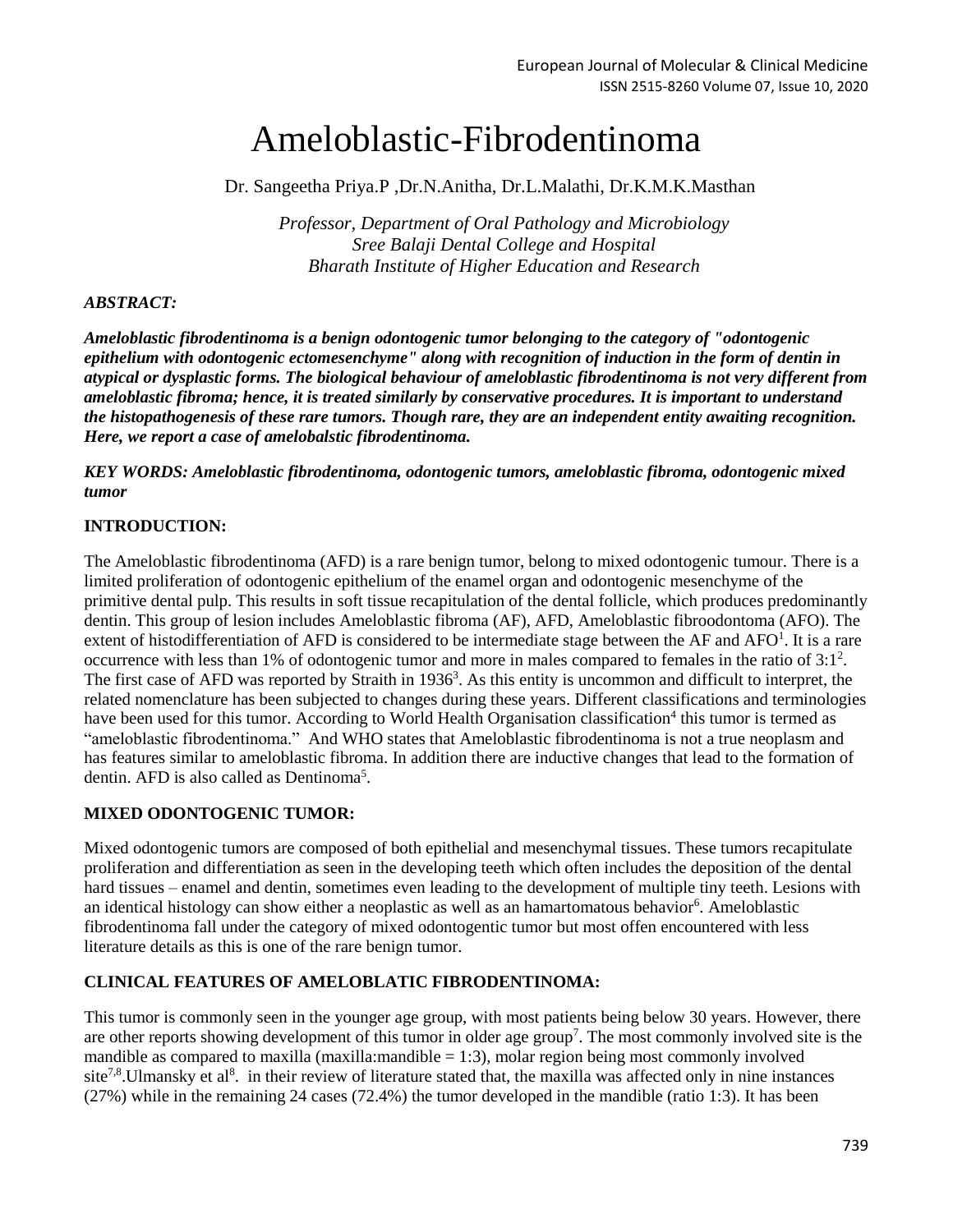reported that when the lesion is associated with deciduous teeth it is generally located in the incisor area, while those occurring in the vicinity of permanent teeth show a preference for the molar region<sup>8</sup>. In the maxilla all the cases reported have occurred in the molar region. Only two cases showed occurrence of this tumor in the anterior region of maxilla involving a deciduous incisor<sup>8,9</sup>. A recent case presentation shows occurrence of this tumor involving the maxillary canine. But occurrence of AFD in the anterior region of the maxilla involving a permanent incisor is not reported so far. Thus to the best of our knowledge, the preset case would be the first report of development of AFD in the maxillary anterior region involving the permanent incisor. AFD is a controversial neoplasm with respect to its biological nature and histological diagnosis. There is still discussion about the biological nature of this tumor. It has been suggested that AFD is not a true neoplasm but a hamartoma. The limited growth potential of the tumor may support this suggestion. But World Health Organization publication on histological typing of odontogenic tumors defined AFD lesion as "a very rare neoplasm composed of odontogenic epithelium and an immature odontogenic connective tissue, and characterized by the formation of dysplastic dentin".

# **HISTOGENESIS OF AMELOBLASTIC FIBRODENTINOMA:**

Mixed Odontogenic tumours are a heterogeneous group of lesion with diverse clinical and histopathological features. Ameloblastic fibroma, Ameloblastic fibroodontoma, Ameloblastic fibrodentinoma and Odontoma belong to this group. The inter relationship between odontogenic tumours, regarding origin histodifferentiation and maturation is often debated. The exact histogenesis of ameloblastic fibrodentinoma is unclear. It is thought to fall in a stage between the ameloblastic fibroma and the ameloblastic fibro-odontoma in histogenesis<sup>10</sup>. The general pattern of primitive odontogenic epithelium and connective tissue in AFD is similar to that of ameloblastic fibroma. Hence the term "ameloblastic fibrodentinoma" has been applied. It seems that majority of cases of AFD occur as central intraosseous tumor. However, a case of peripheral ameloblastic fibrodentinoma occurring in the gingiva has been reported $11$ .

# **RADIOLOGIC FEATURES:**

Radiographically it appears as a mixed radiolucent - radiopaque lesion. AFD are well delineated radiolucencies with varying degrees of radiopacity and frequently found in relation to malposed, unerupted teeth<sup>12</sup>. Various differential diagnosis to consider are ameloblastic fibrodentinoma, calcifying epithelial odotogenic tumor, calcifying odontogenic cyst and adenomatoid odotogenic tumor.



Figure-1 Maxillary occlusal radiograph showing well defined unilocular radiolucency with specks of radiopaque foci involving 21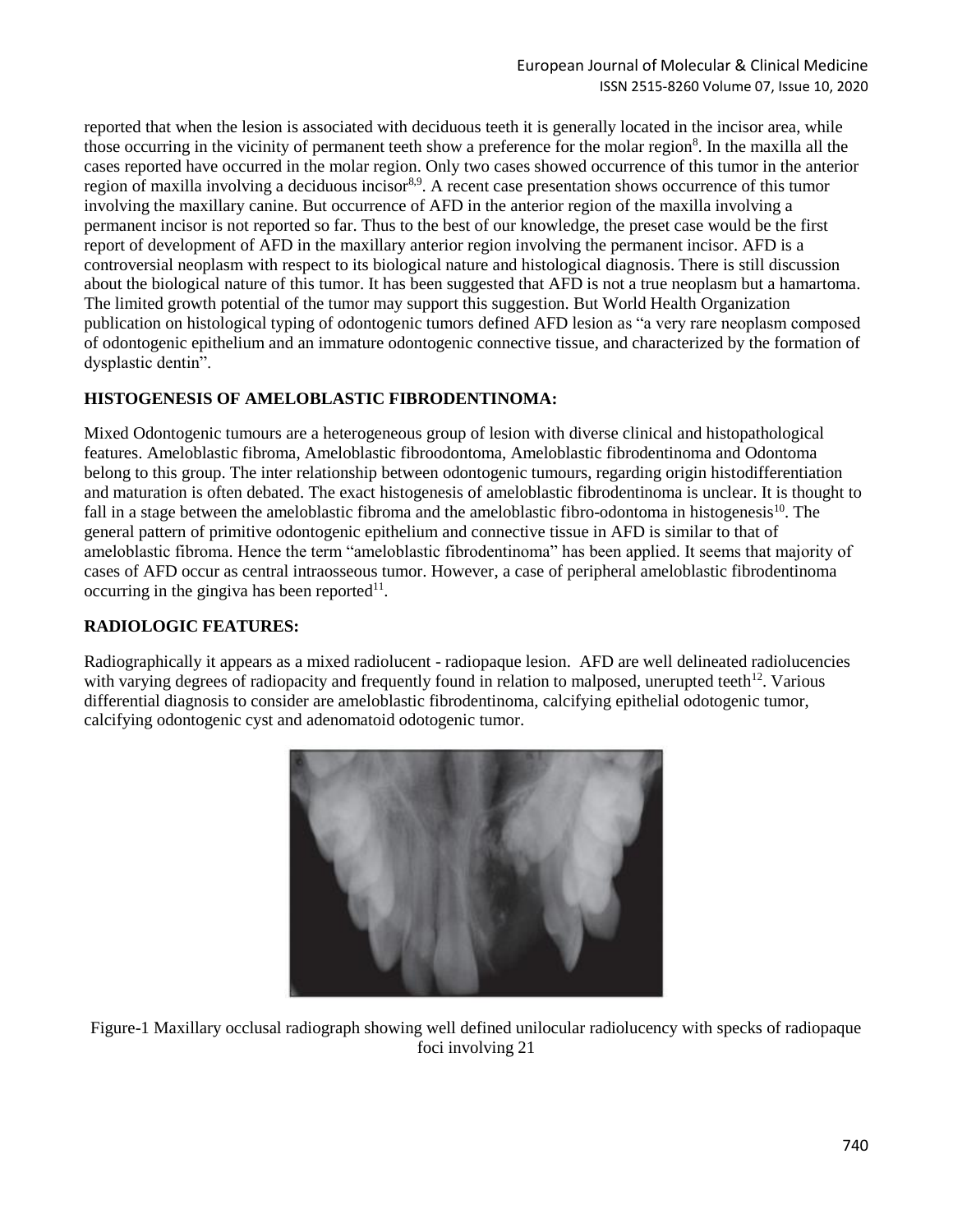#### HISTOPATHOLOGICAL FEATURES:

Differentiating Ameloblastic fibrodentinoma from other mixed odontogenic tumour like Ameloblastic fibroma, Ameloblastic fibroma odontoma and odontoma requires knowledge about the pathogenesis, radiographic appearance and histological features of all of them. The soft tissue component of the ameloblastic fibro dentinoma is microscopically identical to the ameloblastic fibroma .The histopathological view shows strands and islands of odontogenic epithelium in cell rich/ highly cellular myxoid connective tissue stroma. The center of islands appears enclosed and the cells of the island are tall columnar cells with reverse polarity and cluster of island resembling stellate reticulum . The connective tissue consists of plump fibroblasts with ovoid hyperchromatic/vesicular nucleus with indistinct cell borders. Dentinoid or dystrophic osteodentin deposition with the presence of a hyalinized area as a halo is seen within deeper connective tissue, entrapping individual and islands of odontogenic epithelium. Sometimes few mitotic figures may also be noticed<sup>13,14</sup>.



Figure 2-Histopathological view of Ameloblastic fibrodentinoma showing multiple strands and follicles of odontogenic epithelium in a cell-rich connective tissue surrounded by a fibrous capsule.



Figure 3- Yellow arrow- Islands enclosing cells resembling stellate reticulum and Red arrow- dentinoid or osteodentin deposition within deeper connective tissue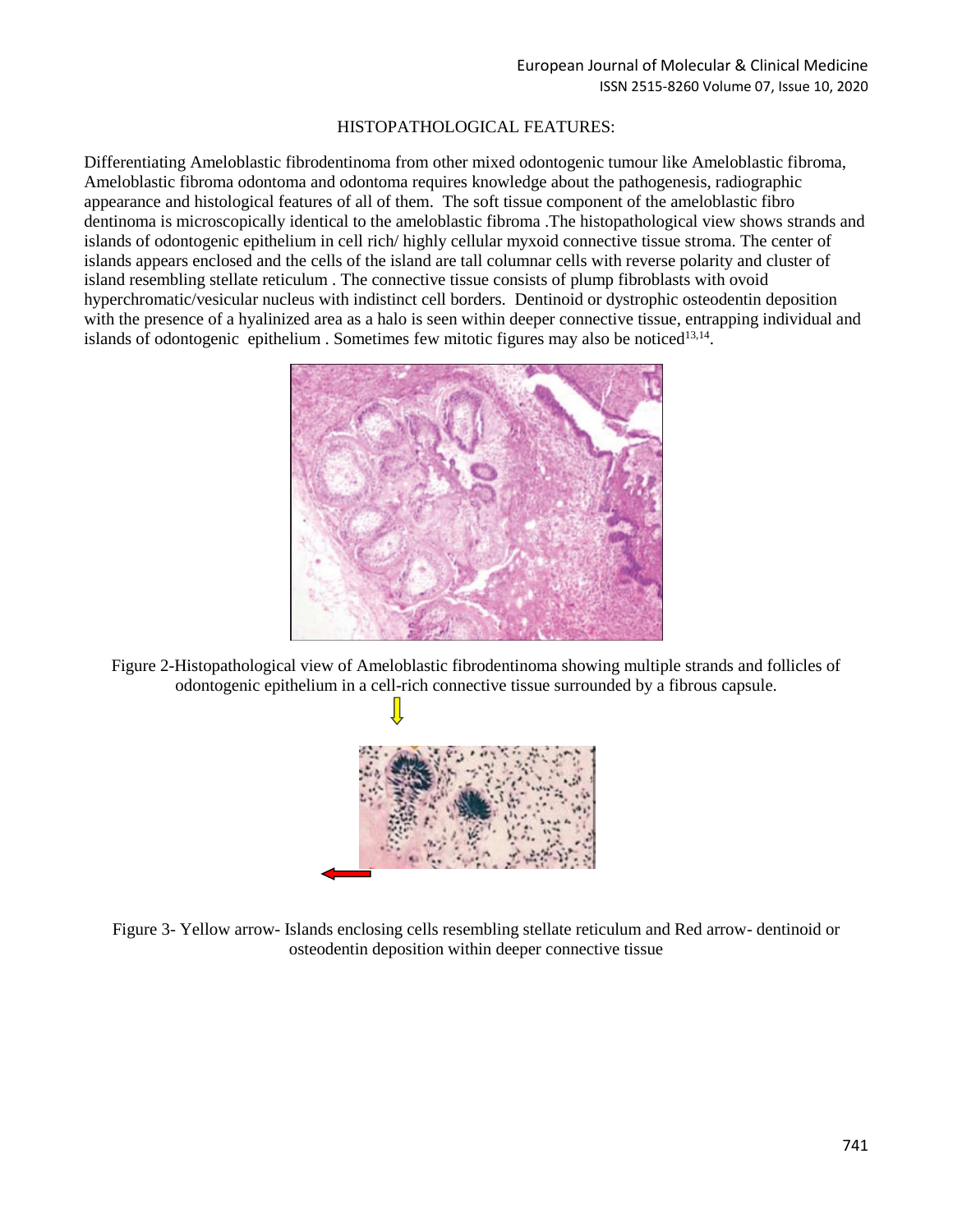

Figure 4- follicles of odontogenic epithelium surrounded by pale eosinophilic hyalinized area resembling dentin is seen.



Figure 5- The encircled area show pale eosinophilic hyalinized area with entrapped epithelial cells resembling osteodentin.

DIFFERENTIAL DIAGNOSIS OF AMELOBLASTIC FIBRO DENTINOMA:

As mentioned before differentiating Ameloblastic fibrodentinoma from other mixed odontogenic tumour like Ameloblastic fibroma, Ameloblastic fibroma odontoma and odontoma requires knowledge about the pathogenesis, radiographic appearance and histological features of all of them

| <b>CLINICAL FEATURES</b> | RADIOGRAPHIC FEATURES   HISTOLOGIC FEATURES |  |
|--------------------------|---------------------------------------------|--|
|                          |                                             |  |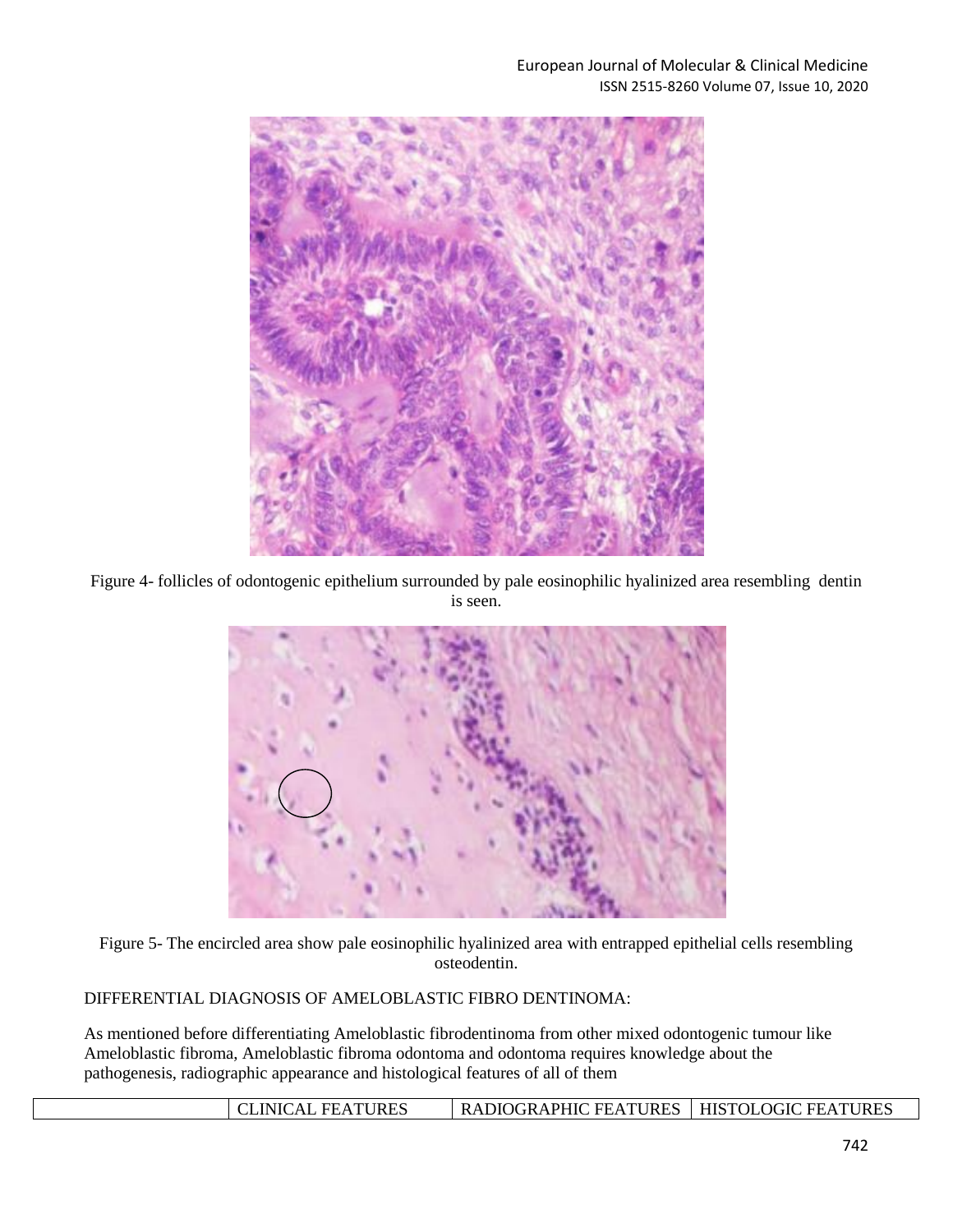| <b>AMELOBLASTIC</b><br><b>FIBROMA</b> | Occursin younger patients-the<br>fi rst two decades of life. It<br>slightly more common in<br>males than in females. Small<br>ameloblastic fi bromas are<br>asymptomatic; larger tumors<br>are associated with swelling<br>of the jaws. The posterior<br>mandible is the most common<br>site $^{13}$ .        | either a unilocular or<br>multilocular radiolucent lesion<br>is seen, with the smaller lesions<br>tending to be unilocular. The<br>radiographic margins tend to be<br>well defi ned, and they may be<br>sclerotic. An unerupted tooth is<br>associated with the lesion in<br>about 75% of cases.<br>The ameloblastic fi broma may<br>grow to a large size, and cases<br>that involve a considerable<br>portion of the body and<br>ascending ramus of the<br>mandible have been<br>reported <sup>13,14</sup> .<br>Figure-6 - Well-defi ned<br>radiolucent defect associated<br>with an unerupted second molar | the tumour consists of strands<br>and islets of epithelial cells<br>somewhat resembling the<br>arrangement seen in<br>ameloblastoma. The<br>intervening tissue, however. is<br>a richly cellular connective<br>tissue that resembles the<br>dental papilla of the<br>developing tooth. In the other<br>pattern, the epithelial cells<br>form small, discrete islands<br>that resemble the follicular<br>stage of the developing<br>enamel organ. These show<br>peripheral columnar cells,<br>which surround a mass of<br>loosely arranged epithelial<br>cells that resemble stellate<br>reticulum <sup>13</sup> . In contrast to the<br>follicular type of<br>ameloblastoma, these<br>follicular islands in the<br>ameloblastic fi broma seldom<br>demonstrate microcyst<br>formation. |
|---------------------------------------|---------------------------------------------------------------------------------------------------------------------------------------------------------------------------------------------------------------------------------------------------------------------------------------------------------------|--------------------------------------------------------------------------------------------------------------------------------------------------------------------------------------------------------------------------------------------------------------------------------------------------------------------------------------------------------------------------------------------------------------------------------------------------------------------------------------------------------------------------------------------------------------------------------------------------------------|----------------------------------------------------------------------------------------------------------------------------------------------------------------------------------------------------------------------------------------------------------------------------------------------------------------------------------------------------------------------------------------------------------------------------------------------------------------------------------------------------------------------------------------------------------------------------------------------------------------------------------------------------------------------------------------------------------------------------------------------------------------------------------------|
|                                       |                                                                                                                                                                                                                                                                                                               |                                                                                                                                                                                                                                                                                                                                                                                                                                                                                                                                                                                                              | Figure-7- Ameloblastic                                                                                                                                                                                                                                                                                                                                                                                                                                                                                                                                                                                                                                                                                                                                                                 |
| <b>AMELOBLASTIC</b><br>FIBRO-ODONTOMA | usually encountered in<br>children with an average age<br>of 10 years. It is rarely                                                                                                                                                                                                                           | Radiographically, the tumor<br>shows a well-circumscribed<br>unilocular or, rarely,                                                                                                                                                                                                                                                                                                                                                                                                                                                                                                                          | fibroma<br>identical to the ameloblastic fi<br>broma and has narrow cords<br>and small islands of                                                                                                                                                                                                                                                                                                                                                                                                                                                                                                                                                                                                                                                                                      |
|                                       | encountered in adults. Like<br>the ameloblastic fi broma,<br>ameloblastic fi bro-<br>odontomas occur more<br>frequently in the posterior<br>regions of the jaws. There is<br>no significant sex<br>predilection. The lesion is<br>commonly asymptomatic and<br>is discovered when<br>radiographs are taken to | multilocular radiolucent defect<br>that contains a variable amount<br>of calcifi ed material with the<br>radiodensity of tooth structure.<br>The calcifi ed material within<br>the lesion may appear as<br>multiple, small radiopacities or<br>as a solid conglomerate mass <sup>13</sup>                                                                                                                                                                                                                                                                                                                    | odontogenic epithelium in a<br>loose primitive appearing<br>connective tissue that<br>resembles the dental papilla.<br>The calcifying element<br>consists of foci of enamel and<br>dentin matrix formation in<br>close relationship to the<br>epithelial structures. The more<br>calcified lesions show mature<br>dental structures in the form                                                                                                                                                                                                                                                                                                                                                                                                                                        |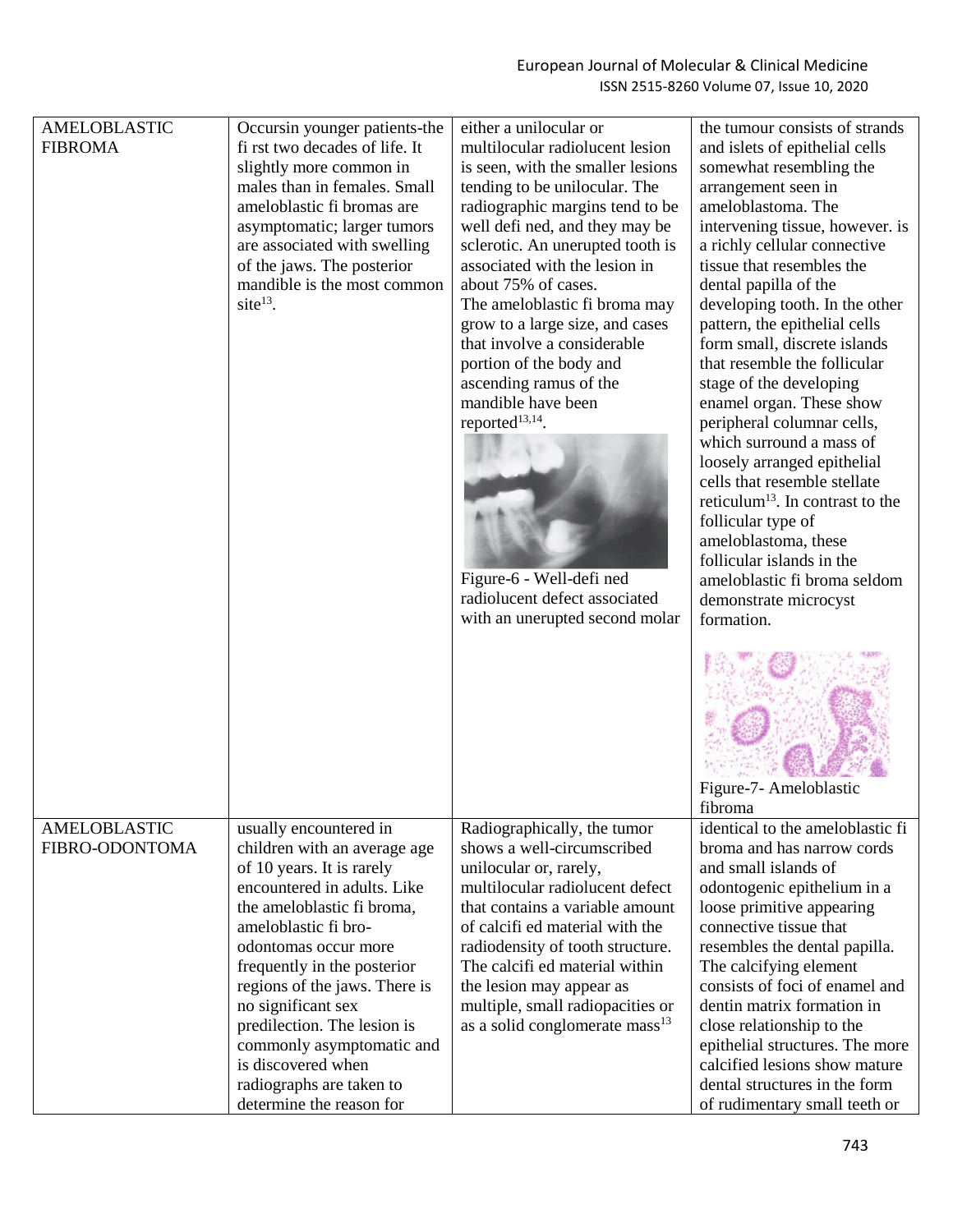## European Journal of Molecular & Clinical Medicine ISSN 2515-8260 Volume 07, Issue 10, 2020